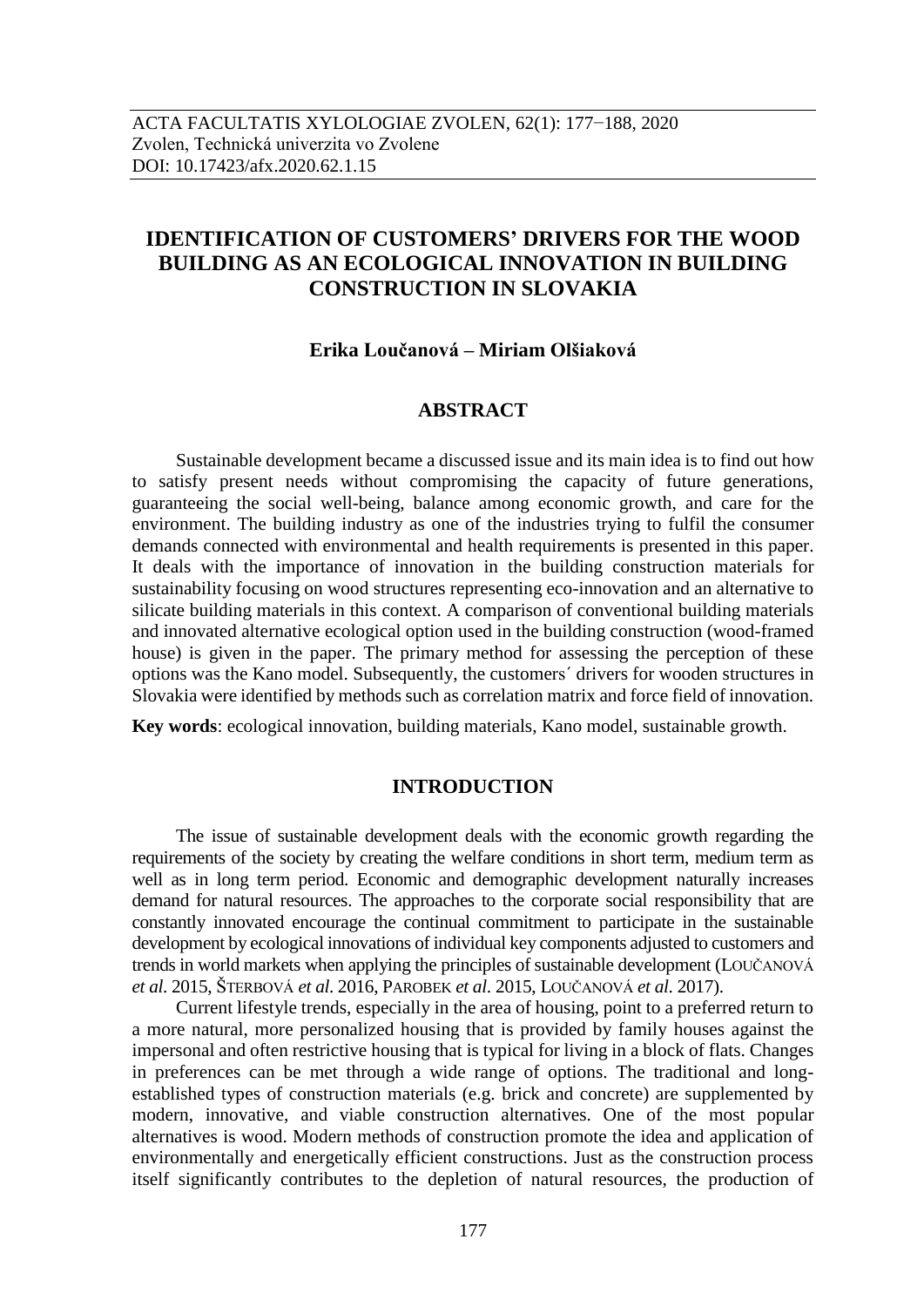construction materials contributes to significant environmental pollution and greenhouse emissions (particularly  $CO<sub>2</sub>$ ) (ŠVAJLENKA and KOZLOVSKÁ 2018).

Sustainable construction is a chance how the building industry can contribute to sustainable development. This idea lies in transforming the demand for sustainable development into an opportunity, creating and breaking into new markets, and innovating responses that satisfy traditional demands in the industry and the new societal demands for sustainable development (ŠTEFKO *et al.* 2013, MITTERPACH and ŠTEFKO 2016, BOURDEAU 1999). According to data in the European Union (EU) the building sector contributes to 42 % of final energy consumption, 35 % of total GHG emissions, 50 % of the utilization of extracted materials, and 30 % of water consumption (European Commission, 2011). Following the mentioned figures, we can state that construction and housing play a fundamental role when aiming at enhancing societal goals for sustainable development. By developing the construction and utilization of buildings in the EU, it is claimed that the total final energy consumption could be decreased by approximately 40 %, total greenhouse gas (GHG) emissions by 35 %, and the use of building materials by 50 % (HERCZEG *et al*. 2014, OLŠIAKOVÁ *et al*. 2017).

The environmental requirements for innovative product management in relation to corporate social responsibility (CSR) based on the principles of sustainable development are implemented by the environmentally oriented management program (KOLLÁR and BROKEŠ 2005). Dealing with environmentally oriented management of product portfolio, it is necessary to apply activities that allow overcoming the conflicts among market, society and environment by ecological innovation. This is the reason why the companies try to improve the environmental performance of their products. The company regards also social and economic aspects when it considers environmental behaviour to ensure safer product for customers when creating the added value of the product (KALAMÁROVÁ *et al*. 2014, OLŠIAKOVÁ *et al*. 2016, PAROBEK *et al*. 2016, PALUŠ *et al*. 2018, HÄKKINEN 2007).

HURMEKOSKI *et al*. (2015) states that environmental impacts of construction practices are considered in the context of material renewability and recyclability, as well as within the possibilities for choice of construction material with regard to the climate change mitigation.

Sustainable development is a much discussed issue in considering the acceptability and efficiency of solutions based on building and living preferences. There is a significant environmental change in societal values toward sustainability and sustainable development (e.g. AUTIO *et al*. 2009, PÄTÄRI *et al*. 2016). The values are reflected in the customer's purchasing behaviour. This idea can be also applied in the area of household preferences.

The use of wood in residential as well as in non-residential constructions has increased in previous years, but it is not used traditionally at all (TOPPINEN *et al*. 2016). There are different approaches from the perspective of architects and customers regarding the specific country. ROOS *et al*. (2010) found out that architects and structural engineers in Sweden prefer wood because of its strength, environmental friendliness, easy handling, and appropriateness for use in conjunction with other materials. HEMSTRÖM *et al*. (2011) assessed the perceptions, attitudes, and interest of Swedish architects in wood using. They detected that architects and contract managers also associate it with several disadvantages and uncertainties, primarily with respect to fire safety, stability, durability, and acoustic properties.

The attitudes of architects towards wood were also reviewed in papers by O'CONNOR *et al*. 2004, BAYNE and TAYLOR 2006, BYSHEIM and NYRUD 2009, ROBICHAUD *et al*. 2009, KAPUTA and PALUŠ 2014, MAŤOVÁ and KAPUTA 2018.

Consumers and also construction material companies consider the environmental quality of wood to be important (TOIVONEN 2011, 2012). In the study by TOPPINEN *et al*. (2013), elements related to the environmental sustainability of wooden products in housing, the social acceptability of products, and the aesthetic characteristics of wood can all be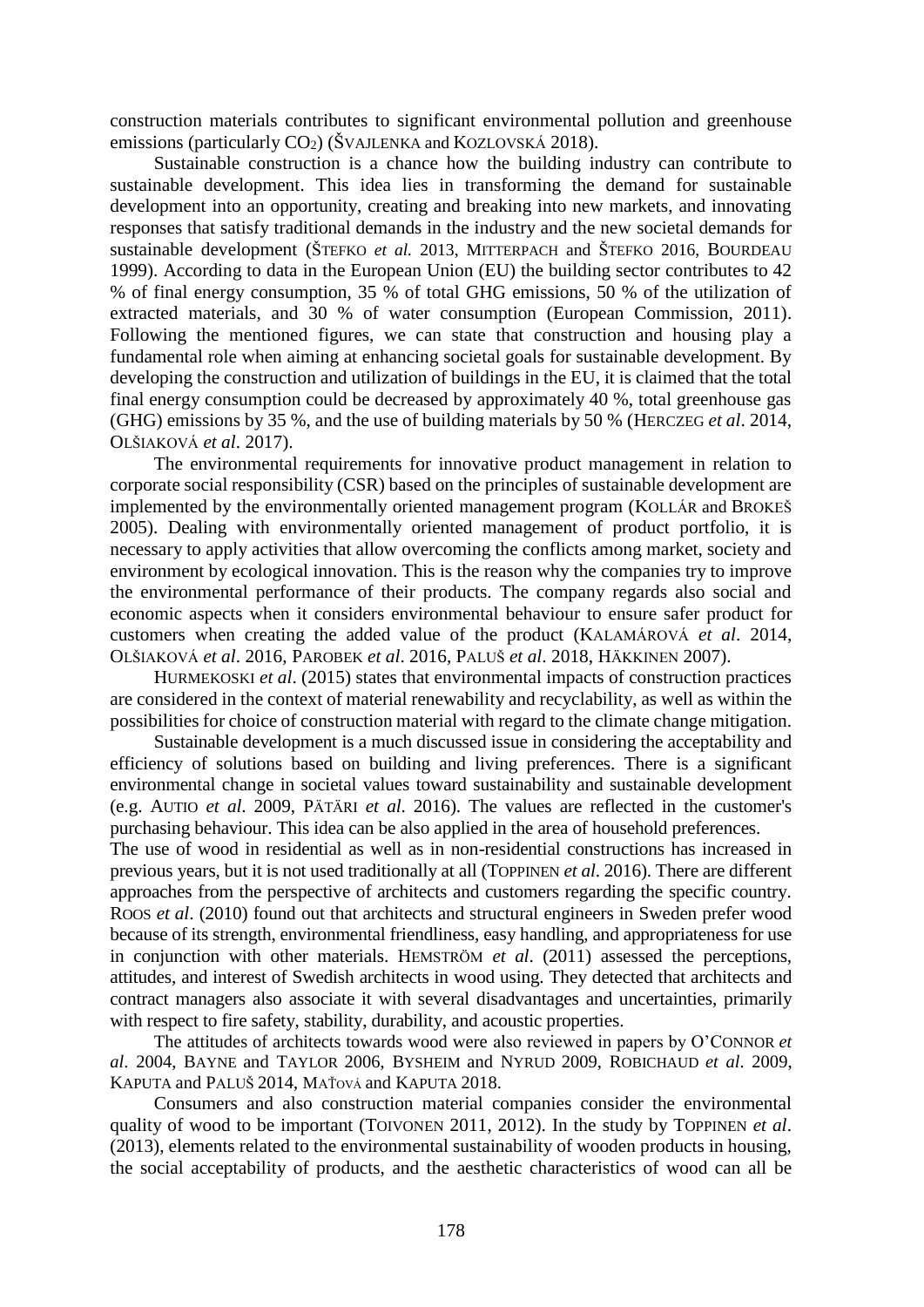associated with a distinct consumer lifestyle, consisting of a complex interplay among consumer backgrounds, values, and behaviour. According to TOIVONEN and HANSEN (2003), wood is additionally an attractive material compared to many other materials. However, environmental quality is typically not the main quality attribute driving consumers or organizational customers in construction materials choice.

Although the consumer perceptions of the environmental quality of wooden products can be identified and logical (TOIVONEN 2012), the practical meaning of environmental attributes can still be vague for the majority of consumers. In a study by HOIBO *et al*. (2015) from Norway, younger people with strong environmental values were found to be the best target for increasing wood-based urban housing. The domestic origin of wood materials has been found to associate with environmental quality in Europe (RAMETSTEINER 1998), and also in particular in Finland (TOIVONEN 2012). Also in other contexts, the environmental quality of wood has been found to connect with consumer willingness to buy and even to pay premiums for products of higher environmental quality (HANSMANN *et al*. 2006, O'BRIEN and TEISL 2004). Overall, consumer knowledge probably is yet likely to be relatively low when it comes to building materials impact on human health (KEITH 2011).

The results of this paper present growing differences in Slovak consumer behaviour considering the construction material. They mainly focus on chosen parameters representing their satisfaction but also the dissatisfaction in case their requirements are not met. This paper is aimed at identifying the customers´ drivers for wood buildings as an ecological innovation from the point of view of sustainable development of building construction in Slovakia.

# **MATERIALS AND METHODS**

The Kano model is the principal applied method of the research aimed at the identification of customers' drivers of the wood building as an ecological innovation from the point of view of sustainable development of building construction in Slovakia is. The data were analysed according to the methodology of CHEN *et al*. (2010), LOUČANOVÁ (2016), DUCÁR *et al*. (2006), ULLAH and TAMAKI (2011) and LOUČANOVÁ *et al*. (2015).

GOODPASTURE (2003), TOMEK and VÁVROVÁ (2009) and TROMMSDORFF and STEINHOFF (2009) applied the Kano model for monitoring customers' views regarding the requirements of the observed object which is elementary in a thorough understanding by customers.

To implement the Kano model, we took the following steps:

- 1. We identified the main requirements of the consumer: perception of wood housing, fire safety, lifetime, construction, thermal insulating properties, sound insulation, housing costs, price and quality of wood building.
- 2. We prepared a Kano questionnaire respecting the Kano model rules: according to prequeried customer requirements; a positive and negative question is formulated to each single requirement. The respondents could answer within the scope of the Likert scale.
- 3. We set a sample of respondents. The validity of the survey was determined by the methodology for respondents' sample calculation:

$$
n = \frac{Z_{1\alpha/2}^2 * S^2}{H^2} \tag{1}
$$

where:  $Z_{1\ \alpha/2}^{2}$  - required confidence level H - margin of error s - standard deviation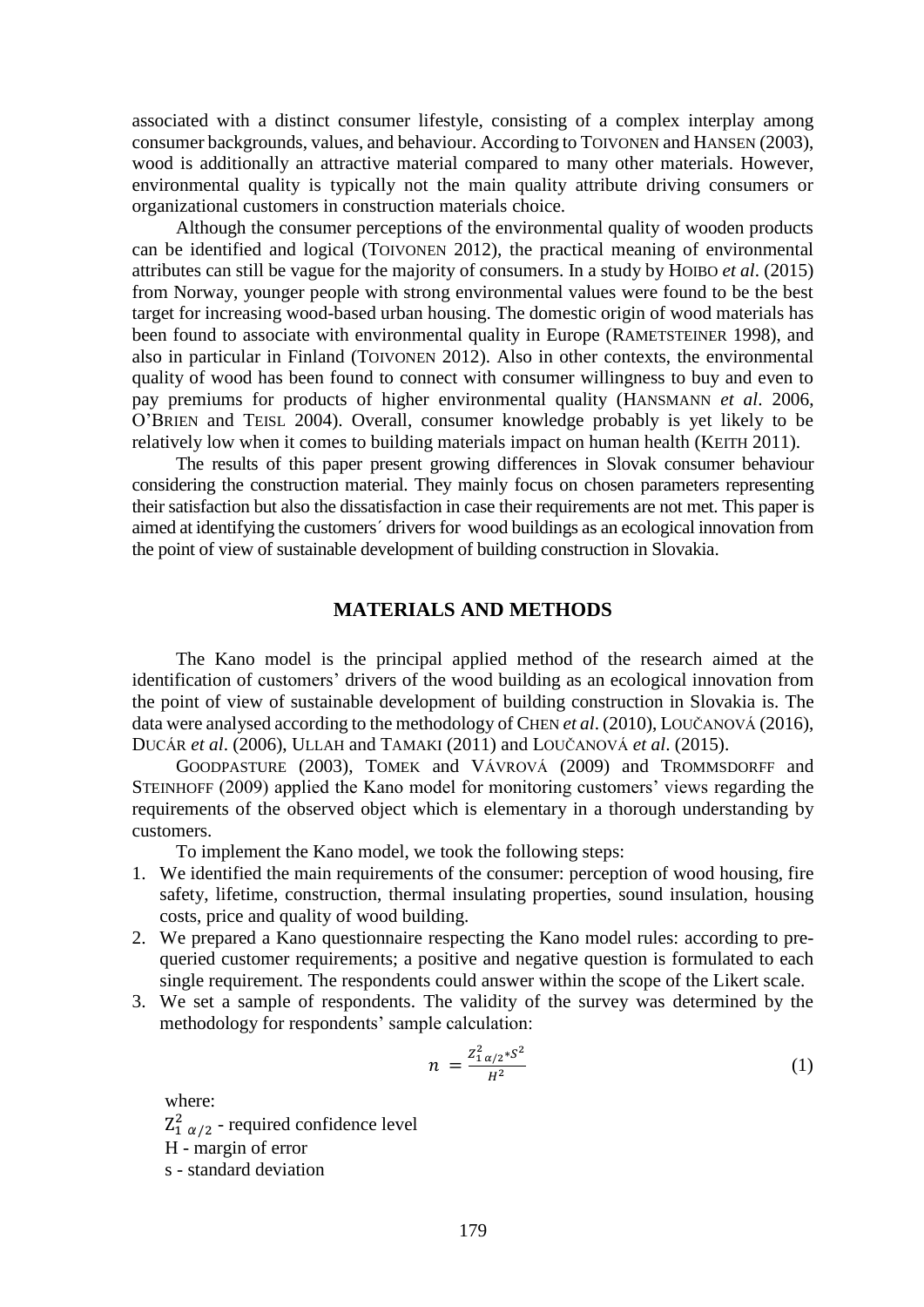The sample of respondents was determined at the confidence level of 99 %, with a tolerance error of  $+/- 5$  % of the standard deviation of 0.5, which at the given data represented the value of 665.64, i.e., 666 respondents. Finally, 990 respondents were interviewed and the results according to a confidence level, standard deviation, and margin of error were relevant.

4. Evaluation of results and their interpretation: for each variable, individual responses to the positively and negatively asked question (statement) by the Kano cross rule (Table 1) were individually evaluated to specify the requirements for chosen types of building constructions. This approach classifies individual measured variables into requirements: mandatory (M), one-dimensional (O), attractive (A), irrelevant (I) or questionable (Q).

|                                                                      |                    | Negatively formulated question |                    |                     |                       |                           |  |  |  |
|----------------------------------------------------------------------|--------------------|--------------------------------|--------------------|---------------------|-----------------------|---------------------------|--|--|--|
|                                                                      |                    | Strong agree                   | Partially<br>agree | Neutral<br>attitude | Partially<br>disagree | <b>Strong</b><br>disagree |  |  |  |
|                                                                      | Strong agree       |                                |                    | A                   | A                     |                           |  |  |  |
| Positively<br>formulated<br>$\epsilon$ ly<br>$\overline{\mathrm{m}}$ | Partially agree    |                                |                    |                     |                       |                           |  |  |  |
| esti                                                                 | Neutral attitude   | R                              |                    |                     |                       | М                         |  |  |  |
| ₹                                                                    | Partially disagree | R                              |                    |                     |                       | М                         |  |  |  |
|                                                                      | Strong disagree    |                                |                    |                     | ĸ                     |                           |  |  |  |

**Tab. 1 Kano Model to evaluate customer requirements.**

Source: DUCÁK *et al*. 2006

Individual categories of product requirements affecting the customer satisfaction can be characterized by CHEN *et al*. (2010) as follows:

Mandatory requirements (M) are obligatory requirements that customers consider as normal and are automatically expected. These requirements can be identified as primary or basic. Customers deal with them only in the case of non-compliance. Identifying them is an elementary importance mainly because even though their fulfilment is reflected in customers' satisfaction, their deficit and failure is reflected in customers' dissatisfaction immediately as they realize it.

One-dimensional requirements (O) are represented by those product attributes that lead to fulfilment and satisfaction or in the case of non-compliance to customers' dissatisfaction, i.e., the higher degree of compliance with these requirements is, the more satisfied customers are, but compared to the mandatory requirements customers automatically do not expect them.

Attractive requirements (A) have a clear impact on customers' satisfaction because they are requirements that customers did not expect. If attractive requirements are not met, it does not reflect customer dissatisfaction.

Reverse requirements (R), in some literature (DUCÁR *et al*. 2006, ULLAH and TAMAKI 2011) also called contradictory or exactly opposite, represent product attributes where customers react oppositely.

Irrelevant requirements (I) do not have any influence on customers. This category involves the attributes that are not critical for customers and their presence or absence does not affect their satisfaction or dissatisfaction (DUCÁR *et al*. 2006).

In addition to the above mentioned categories of product requirements, the Kano model also identifies the inconclusive, respectively questionable requirements (Q). Those represent a controversial outcome, which relates either to incorrectly formulated questions or it is caused by lack of understanding by customers.

Based on the identified customers´ requirements there were determined pro-innovative and anti-innovation forces for wood building that are presented in innovative force field of wood building.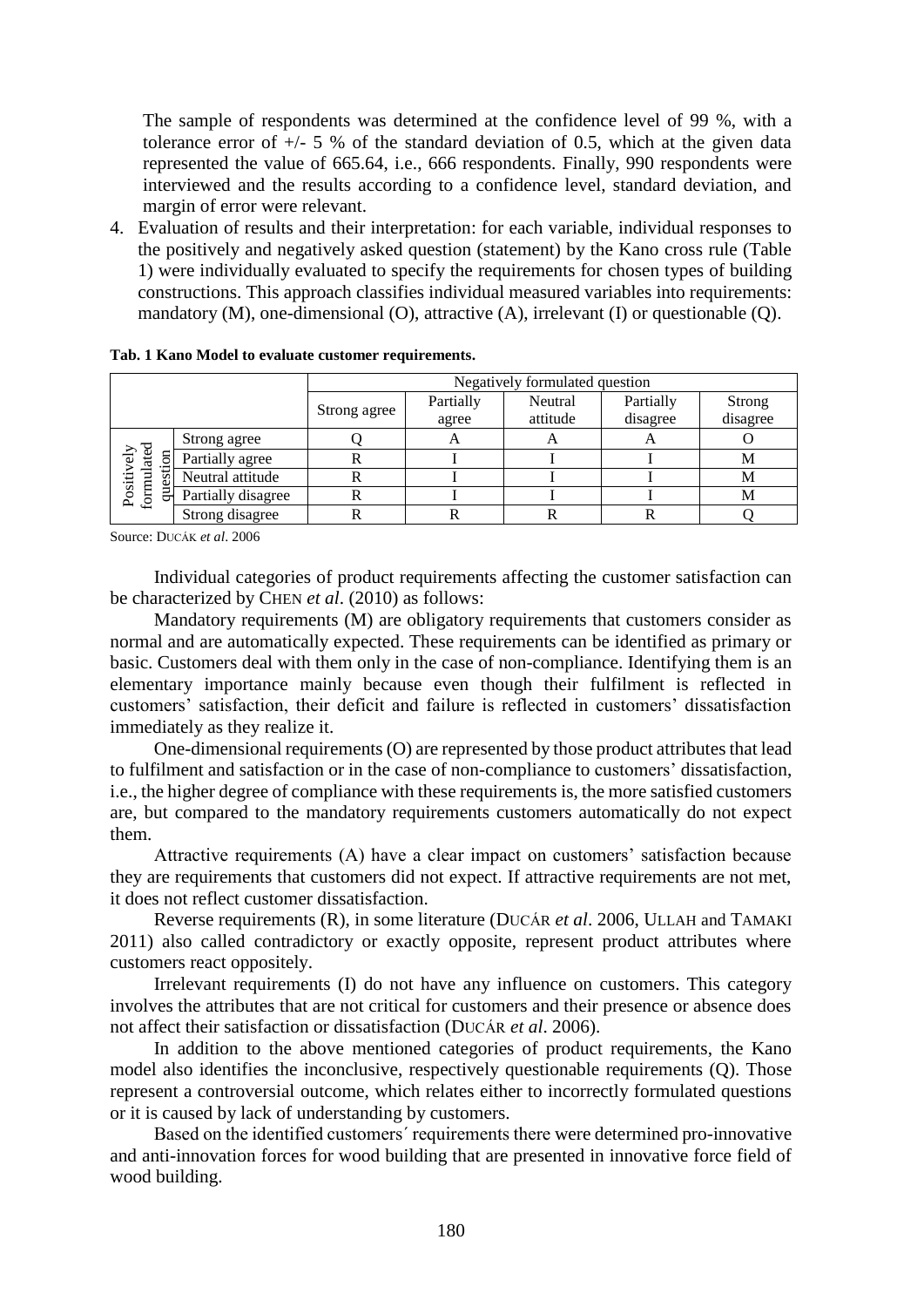Identified customers' requirements were divided into groups and redistributed considering the shares of respondents' sample in percentages. In order to generalize and determine individual dependencies among identified properties of houses and better knowledge of customer´s requirements, data from the database were evaluated by statistical methods. The degree of dependence among individual variables (identified characteristics of chosen types of building constructions) was determined through a correlation coefficient. Its interpretation was carried out according to CHRÁSKA (2000), who describes the dependence among individual variables as positive from the limit from 0.20 to 1 (where the growth of the given variable causes the growth of the dependent variable), the opposite (negative) dependence from  $-0.2$  to  $-1$ . COHEN (1988) presented these values for the interpretation of correlation coefficients in psychological research - a scale of correlation (in absolute value) below  $0.1$  was trivial,  $0.1-0.3$  small,  $0.3-0.5$  medium and above  $0.5$  large. A correlation of  $0.7-0.9$  is often reported as very large and  $0.9-1$  as almost perfect.

### **RESULT AND DISCUSSION**

A database of gathered data was processed after the survey application by the Kano questionnaire. Within the demographic data, we focused mainly on gender, age and education level of respondents.

From the database of gathered data related to our survey, we evaluated the individual answers for each question by cross rule of the Kano model using the Kano table which is presented in the paper methodology. The determined properties were subsequently specified as one-dimensional (O), attractive (A), mandatory (M), questionable (Q), reverse (R) and indifferent (I) requirements. Their detailed specification is also described in the methodology.

Regarding the values presented in Table 2 which are based on the KANO model, we found out that the perception of wood buildings had no influence on respondents; actually they perceived this concept contradictory (44.44 %). It means that respondents had exactly opposite requirements representing the features of a competitive product of silicate building materials.

Respondents also perceived contradictory the requirements for the lifetime of these constructions, which were agreed by almost half of the respondents (49.49 %). Other requirements such as fire safety, wood building construction, thermal insulating properties, sound insulation, housing costs, price and wood building quality did not affect at all satisfaction, respectively customer dissatisfaction. It means that these were requirements that were not decisive for the customer and he is not interested in whether they are or they are not met.

On the contrary, respondents in Slovakia perceived silicate building materials much more positively. Especially the critical point of wood buildings - their lifetime - was perceived as an attractive requirement (40.4 %) in silicate building materials. It means that this requirement had clear impact on customers' satisfaction. The quality of these buildings was equally attractive for Slovak respondents (40.41 %). The price presented a mandatory requirement of silicate building materials and it was considered to be standard and automatically expected part of a product by customers (69.7 %). These requirements could be identified as primary or basic. Customers dealt with them only in the case of noncompliance. Their identification had an elementary importance because their fulfilment was reflected in customers' satisfaction, their deficit and failure was reflected in customers' dissatisfaction immediately as they realized it. Fire safety, construction, thermal and acoustic properties and the cost of living in a house made of silicate building materials were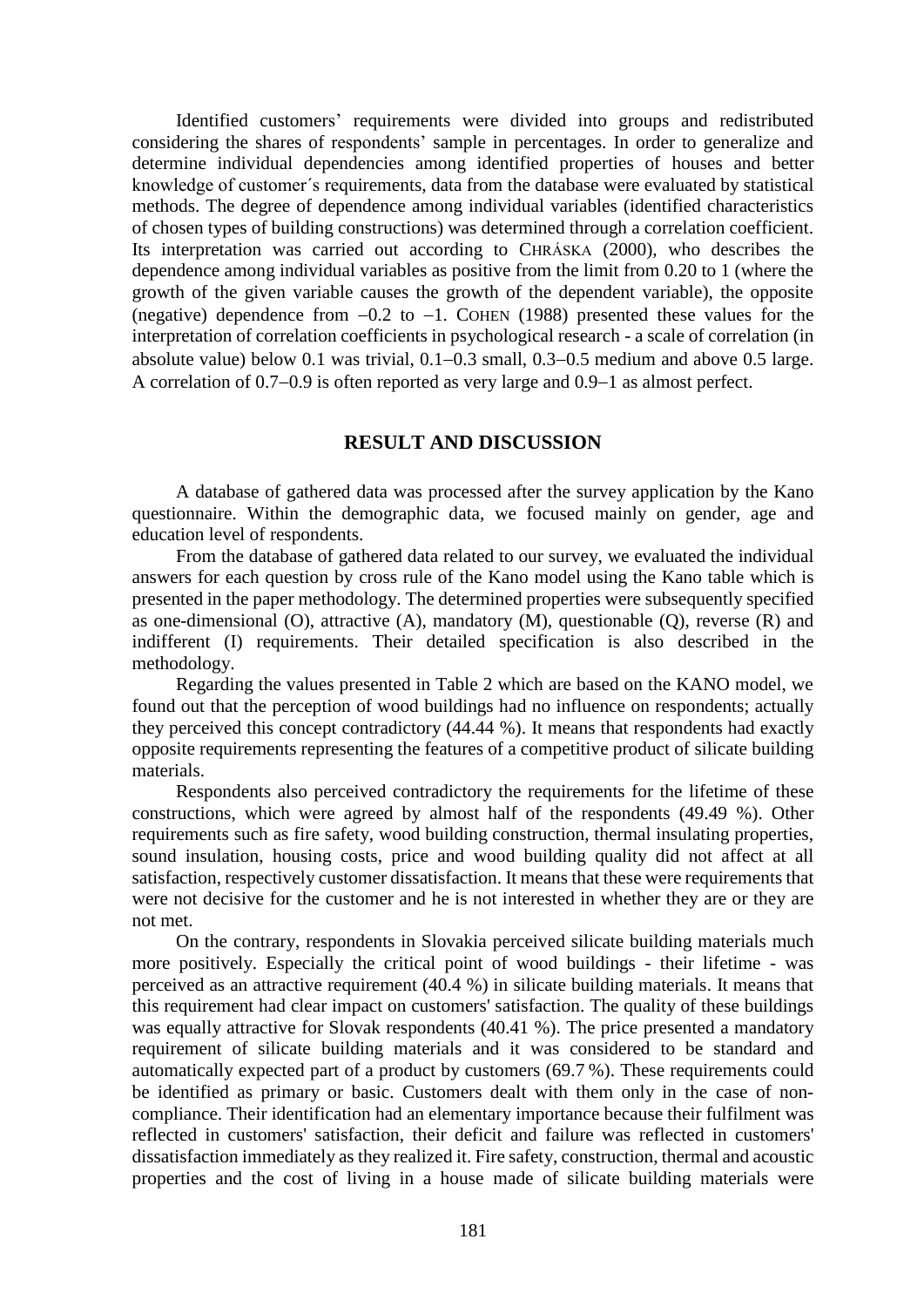requirements that did not affect customers and so they wee considered to be insignificant.

Based on the above findings, we can present these results by an innovative force field for wood building, which shows a significant prevalence of anti-innovation forces over for innovation force for the wood building.

|                             |                                     | Requirements |            |                  |                  |      |              |                |                     |      |              |      |         |                 |
|-----------------------------|-------------------------------------|--------------|------------|------------------|------------------|------|--------------|----------------|---------------------|------|--------------|------|---------|-----------------|
|                             | <b>Attributes</b>                   |              | Attractive |                  | Mandatory        |      | Irrelevant   |                | One-<br>dimensional |      | Questionable |      | Reverse | Identified      |
|                             |                                     |              |            |                  |                  |      | Multiplicity |                |                     |      |              |      |         |                 |
|                             |                                     | Abs.         | Relat.     | Abs.             | Relat.           | Abs. | Relat.       | Abs.           | Relat.              | Abs. | Relat.       | Abs. | Relat.  |                 |
|                             | Perception of<br>wood houses        | 60           | 6.06       | 10               | 1.01             | 440  | 44.44        | 30             | 3.03                | 10   | 1.01         | 440  | 44.44   | $\overline{LR}$ |
|                             | Fire safety                         | 20           | 2.02       | 10               | 1.01             | 490  | 49.49        | $\overline{0}$ | $\theta$            | 10   | 1.01         | 460  | 46.46   | $\mathbf I$     |
|                             | Lifetime                            | 70           | 7.07       | 10               | 1.01             | 400  | 40.4         | 10             | 1.01                | 10   | 1.01         | 490  | 49.49   | $\overline{R}$  |
|                             | Construction                        | 30           | 3.03       | 20               | 2.02             | 510  | 51.52        | 20             | 2.02                | 20   | 2.02         | 390  | 39.39   | I               |
| Wood building               | Thermal<br>insulating<br>properties | 160          | 16.16      | 20               | 2.02             | 650  | 65.66        | 20             | 2.02                | 10   | 1.01         | 130  | 13.13   | I               |
|                             | Sound<br>insulation                 | 40           | 4.04       | $\boldsymbol{0}$ | $\boldsymbol{0}$ | 570  | 57.58        | 10             | 1.01                | 20   | 2.02         | 350  | 35.35   | I               |
|                             | Housing costs                       | 130          | 13.13      | 20               | 2.02             | 660  | 66.67        | 60             | 6.06                | 30   | 3.03         | 90   | 9.09    | I               |
|                             | Price                               | 120          | 12.12      | 40               | 4.04             | 690  | 69.7         | 10             | 1.01                | 30   | 3.03         | 100  | 10.1    | I               |
|                             | Ouality                             | 130          | 13.13      | $\boldsymbol{0}$ | $\boldsymbol{0}$ | 410  | 41.41        | 40             | 4.04                | 70   | 7.07         | 340  | 34.34   | I               |
|                             | Fire safety                         | 160          | 16.16      | 80               | 8.08             | 490  | 49.49        | 220            | 22.22               | 10   | 1.01         | 30   | 3.03    | I               |
|                             | Lifetime                            | 400          | 40.4       | $10\,$           | 1.01             | 320  | 32.32        | 160            | 16.16               | 10   | 1.01         | 90   | 9.09    | A               |
|                             | Construction                        | 270          | 27.27      | 10               | 1.01             | 510  | 51.52        | 110            | 11.11               | 20   | 2.02         | 70   | 7.07    | I               |
| Silicate building materials | Thermal<br>insulating<br>properties | 110          | 11.11      | $\mathbf{0}$     | $\theta$         | 650  | 65.66        | 20             | 2.02                | 10   | 1.01         | 200  | 20.2    | I               |
|                             | Sound<br>insulation                 | 250          | 25.25      | 20               | 2.02             | 570  | 57.58        | 80             | 8.08                | 20   | 2.02         | 50   | 5.05    | I               |
|                             | Housing costs                       | 80           | 8.08       | $\boldsymbol{0}$ | $\boldsymbol{0}$ | 660  | 66.67        | 10             | 1.01                | 30   | 3.03         | 210  | 21.21   | I               |
|                             | Price                               | 70           | 7.07       | 690              | 69.7             | 20   | 2.02         | 10             | 1.01                | 30   | 3.03         | 170  | 17.17   | M               |
|                             | Ouality                             | 410          | 41.41      | 30               | 3.03             | 310  | 31.31        | $\overline{0}$ | $\boldsymbol{0}$    | 70   | 7.07         | 170  | 17.17   | A               |

**Tab. 2 Results of surveys of customers' requirements for wood building versus silicate building materials.**

 $Abs. = Absolute, Relat. = Relative$ 



pro-innovative forces for the wood building **Time** anti-innovation forces for the wood building

**Fig. 1 Innovative force field of wood building.**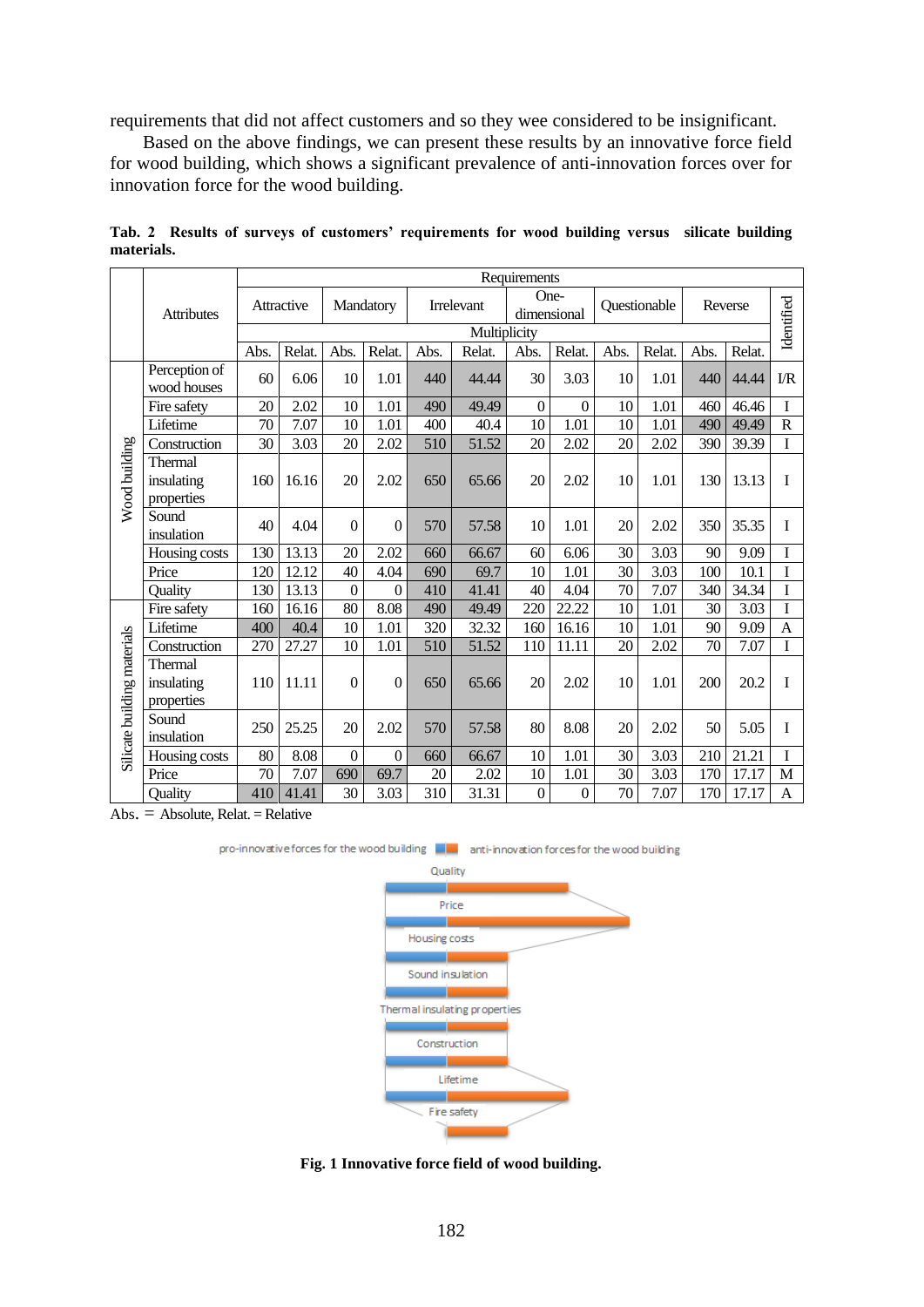For a deeper analysis of the gathered data, we carried out further analysis to find out how respondents perceived individual types of buildings. A correlation matrix was calculated to generalize the monitored wood building and building made of silicate materials parameters. It refers to the relationship among monitored variables (Table 3).

Based on the correlation matrix, we could see that respondents were more or less aware (dependence power) of the relationships between the individual parameters of wood or silicate building materials.

Within wood buildings, they were aware of the strong dependence between the construction and the lifetime (0.66) of these buildings, which was also related to their quality. Strong correlation was demonstrated in quality and fire safety (0.5). Medium correlation of quality was shown with heat-insulating and sound-insulating properties. Similarly, the medium correlation was proved between the price and lifetime of wood buildings, the housing costs and lifetime, and the construction and thermal insulating and acoustic properties, as well as the housing costs. Other parameters of wood building presented low correlation among themselves.

To identify the customers' drivers of wood buildings as an ecological innovation from the perspective of sustainable development of building construction in Slovakia, we had to monitor a positive correlation of demographic data and parameters of wood buildings, as well as a negative correlation of wood and silicate building materials data.

The mean correlation was between university-educated respondents and wood building construction. Low correlation was identified between both genders and construction, age category from 15 to 25 years and the fire safety, lifetime and wood buildings construction.

A negative correlation was shown between the 26–45 age category and lifetime. However, the positive perceiving of living costs in wood buildings was connected with age category 46–60 years. University-educated respondent perceived equally positively safety, lifetime, thermal insulation properties and quality of wood buildings (low correlation).

All negative correlations of silicate building materials and wood buildings pointed to the fact that silicate building materials are a strong competition for this innovative building alternative in all parameters in lower or stronger correlation. So they represent an antiinnovation forces for wood building and not customers´ drivers for wood building in the market. HEMSTRÖM *et al*. (2011) presented comparison of wood and silicate building materials from the point of view of respondents' attitudes. From the study follows that wood buildings are associated with disadvantages, respectively uncertainties, especially in the area of fire safety, lifetime and acoustic properties.

Based on data from the correlation matrix we could identify the basic customers´ drivers for wood buildings in Slovakia. They were their construction, fire safety, housing costs, quality, thermal insulating properties and lifetime, which are positively evaluated only by university educated respondents and some respondents of the youngest age category.

Finally, we can conclude that wood buildings in Slovakia have strong competition in buildings of silicate materials. TOPPINEN *et al*. (2013) state that they present an alternative in the building industry, but they are not traditionally used.

The main customer driver of wood buildings in Slovakia is their construction. As ROOS *et al*. state (2010) this construction is preferred by engineers because of wood strenght and environmental friendliness as well as its easy handling and connection with other materials.

As it is presented by HEMSTRÖM *et al*. (2011) and given correlation matrix, lower or stronger correlation od wood buildings is related to fire safety, housing costs, quality, thermal insulating properties and lifetime.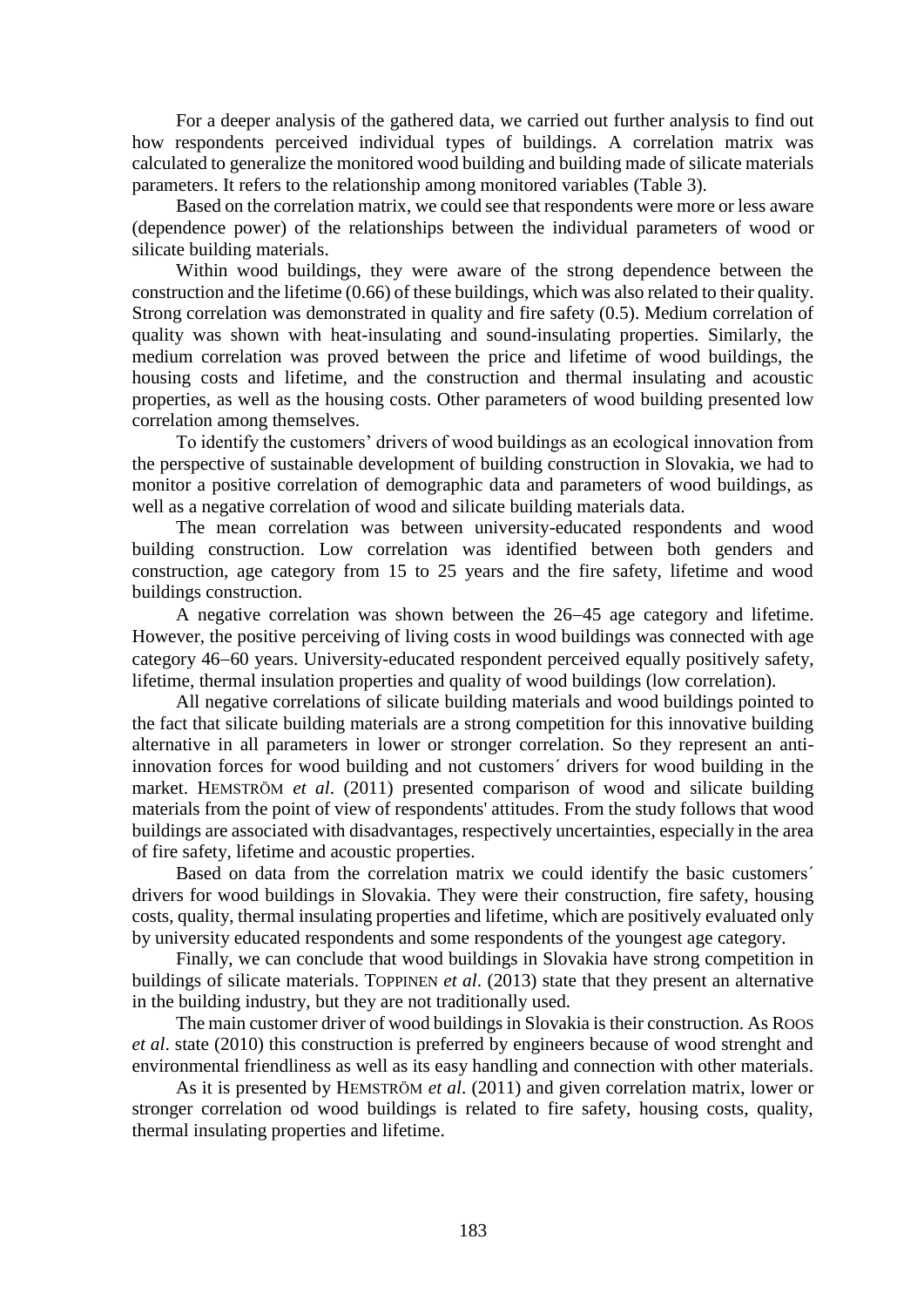#### **Tab. 3 Correlation matrix.**

|                   | Tab. 3 Correlation matrix.          |              |         |           |                |         |         |         |               |           |         |         |         |                |         |           |                       |         |         |    |      |           |      |                  |      |      |       |      |
|-------------------|-------------------------------------|--------------|---------|-----------|----------------|---------|---------|---------|---------------|-----------|---------|---------|---------|----------------|---------|-----------|-----------------------|---------|---------|----|------|-----------|------|------------------|------|------|-------|------|
|                   |                                     | Demographics |         |           |                |         |         |         | Wood building |           |         |         |         |                |         |           | <b>Brick building</b> |         |         |    |      |           |      |                  |      |      |       |      |
|                   |                                     | Gender       |         |           | Age categories |         |         |         | Education     |           |         |         |         |                |         |           |                       |         |         |    |      |           |      |                  |      |      |       |      |
|                   |                                     | Woman        | Men     | $15 - 25$ | 26-45          | 46-65   | $65 +$  |         | lse           | <b>UN</b> | D       | FS      | Life    | $\mathbb{C}$ S | TIP     | <b>SI</b> | HC                    | Price   |         | FS | Life | <b>CS</b> |      | TIP<br><b>SI</b> |      | НC   | Price |      |
|                   | Woman                               | 1.00         |         |           |                |         |         |         |               |           |         |         |         |                |         |           |                       |         |         |    |      |           |      |                  |      |      |       |      |
|                   | Men                                 | $-1.00$      | 1.00    |           |                |         |         |         |               |           |         |         |         |                |         |           |                       |         |         |    |      |           |      |                  |      |      |       |      |
|                   | $15 - 25$                           | 0.02         | $-0.02$ | 1.00      |                |         |         |         |               |           |         |         |         |                |         |           |                       |         |         |    |      |           |      |                  |      |      |       |      |
| Demographics      | 26-45                               | 0.06         | $-0.06$ | $-0.51$   | 1.00           |         |         |         |               |           |         |         |         |                |         |           |                       |         |         |    |      |           |      |                  |      |      |       |      |
|                   | 46-65                               | 0.06         | $-0.06$ | $-0.47$   | $-0.38$        | 1.00    |         |         |               |           |         |         |         |                |         |           |                       |         |         |    |      |           |      |                  |      |      |       |      |
|                   | $65+$                               | $-0.25$      | 0.25    | $-0.20$   | $-0.16$        | $-0.15$ | 1.00    |         |               |           |         |         |         |                |         |           |                       |         |         |    |      |           |      |                  |      |      |       |      |
|                   | Elementary (EL)                     | $-0.24$      | 0.24    | $-0.14$   | $-0.11$        | $-0.11$ | 0.70    | 1.00    |               |           |         |         |         |                |         |           |                       |         |         |    |      |           |      |                  |      |      |       |      |
|                   | Secondary (SE)                      | $-0.25$      | 0.25    | $-0.10$   | $-0.09$        | 0.20    | 0.01    | $-0.17$ | 1.00          |           |         |         |         |                |         |           |                       |         |         |    |      |           |      |                  |      |      |       |      |
|                   | University (UN)                     | 0.34         | $-0.34$ | 0.15      | 0.13           | $-0.17$ | $-0.25$ | $-0.17$ | $-0.94$       | 1.00      |         |         |         |                |         |           |                       |         |         |    |      |           |      |                  |      |      |       |      |
|                   | Definition (D)                      | 0.15         | $-0.15$ | 0.14      | $-0.06$        | 0.04    | $-0.25$ | 0.04    | $-0.09$       | 0.15      | 1.00    |         |         |                |         |           |                       |         |         |    |      |           |      |                  |      |      |       |      |
|                   | Fire safety (FS)                    | 0.18         | $-0.18$ | 0.14      | $-0.16$        | 0.14    | $-0.24$ | $-0.17$ | $-0.16$       | 0.22      | 0.41    | 1.00    |         |                |         |           |                       |         |         |    |      |           |      |                  |      |      |       |      |
|                   | Life                                | 0.12         | $-0.12$ | 0.19      | $-0.20$        | 0.10    | $-0.19$ | $-0.20$ | $-0.07$       | 0.14      | 0.50    | 0.54    | 1.00    |                |         |           |                       |         |         |    |      |           |      |                  |      |      |       |      |
|                   | Construction (CS)                   | 0.21         | $-0.21$ | 0.15      | $-0.06$        | 0.03    | $-0.23$ | $-0.13$ | $-0.26$       | 0.30      | 0.66    | 0.53    | 0.61    | 1.00           |         |           |                       |         |         |    |      |           |      |                  |      |      |       |      |
|                   | Thermal insulating properties (TIP) | 0.02         | $-0.02$ | 0.05      | $-0.19$        | 0.15    | $-0.02$ | 0.08    | $-0.19$       | 0.16      | 0.42    | 0.16    | 0.34    | 0.42           | 1.00    |           |                       |         |         |    |      |           |      |                  |      |      |       |      |
| Wood building     | Sound insulation (SI)               | $-0.03$      | 0.03    | 0.16      | $-0.03$        | $-0.03$ | $-0.22$ | $-0.20$ | 0.08          | $-0.01$   | 0.43    | 0.40    | 0.49    | 0.38           | 0.16    | 1.00      |                       |         |         |    |      |           |      |                  |      |      |       |      |
|                   | Housing costs (HC)                  | 0.03         | $-0.03$ | 0.01      | $-0.10$        | 0.20    | $-0.20$ | $-0.17$ | $-0.02$       | 0.08      | 0.26    | 0.47    | 0.32    | 0.34           | 0.36    | 0.25      | 1.00                  |         |         |    |      |           |      |                  |      |      |       |      |
|                   | Price                               | 0.10         | $-0.10$ | $-0.02$   | 0.01           | 0.09    | $-0.15$ | $-0.11$ | $-0.03$       | 0.07      | 0.29    | 0.36    | 0.18    | 0.21           | 0.11    | 0.25      | 0.46                  | 1.00    |         |    |      |           |      |                  |      |      |       |      |
|                   | Quality (Q)                         | 0.06         | $-0.06$ | 0.18      | $-0.14$        | 0.04    | $-0.15$ | $-0.13$ | $-0.15$       | 0.20      | 0.56    | 0.50    | 0.60    | 0.65           | 0.34    | 0.34      | 0.28                  | 0.19    | 1.00    |    |      |           |      |                  |      |      |       |      |
|                   | Fire safety (FS)                    | $-0.14$      | 0.14    | $-0.04$   | 0.03           | $-0.10$ | 0.21    | 0.15    | 0.15          | $-0.20$   | $-0.43$ | $-0.76$ | $-0.33$ | $-0.40$        | $-0.13$ | $-0.35$   | $-0.27$               | $-0.28$ | $-0.34$ |    | 1.00 |           |      |                  |      |      |       |      |
|                   | Life                                | 0.03         | $-0.03$ | $-0.09$   | 0.19           | $-0.04$ | $-0.09$ | $-0.13$ | 0.09          | $-0.05$   | $-0.37$ | $-0.39$ | $-0.85$ | $-0.44$        | $-0.37$ | $-0.33$   | $-0.13$               | $-0.04$ | $-0.48$ |    | 0.24 | 1.00      |      |                  |      |      |       |      |
| materials         | Construction (CS)                   | $-0.02$      | 0.02    | $-0.16$   | 0.11           | 0.06    | 0.00    | $-0.16$ | 0.22          | $-0.17$   | $-0.53$ | $-0.38$ | $-0.56$ | $-0.73$        | $-0.44$ | $-0.40$   | $-0.20$               | $-0.18$ | $-0.44$ |    | 0.32 | 0.64      | 1.00 |                  |      |      |       |      |
|                   | Thermal insulating properties (TIP) | $-0.03$      | 0.03    | $-0.10$   | 0.20           | $-0.10$ | 0.01    | $-0.07$ | 0.23          | $-0.21$   | $-0.32$ | $-0.19$ | $-0.26$ | $-0.32$        | $-0.85$ | $-0.10$   | $-0.36$               | $-0.10$ | $-0.29$ |    | 0.18 | 0.30      | 0.35 | 1.00             |      |      |       |      |
|                   | Sound insulation (SI)               | $-0.05$      | 0.05    | $-0.08$   | 0.00           | $-0.01$ | 0.18    | 0.18    | 0.05          | $-0.11$   | $-0.40$ | $-0.24$ | $-0.44$ | $-0.41$        | $-0.15$ | $-0.71$   | $-0.17$               | 0.05    | $-0.30$ |    | 0.20 | 0.34      | 0.44 | 0.03             | 1.00 |      |       |      |
|                   | Housing costs (HC)                  | $-0.02$      | 0.02    | 0.00      | 0.04           | $-0.06$ | 0.04    | $-0.10$ | 0.08          | $-0.04$   | $-0.17$ | $-0.35$ | $-0.14$ | $-0.15$        | $-0.34$ | $-0.15$   | $-0.59$               | $-0.36$ | $-0.15$ |    | 0.11 | 0.22      | 0.27 | 0.31             | 0.08 | 1.00 |       |      |
| Silicate building | Price                               | $-0.09$      | 0.09    | 0.04      | $-0.05$        | $-0.10$ | 0.19    | 0.18    | 0.06          | $-0.13$   | $-0.22$ | $-0.19$ | $-0.22$ | $-0.22$        | $-0.03$ | $-0.08$   | $-0.33$               | $-0.61$ | $-0.12$ |    | 0.04 | 0.08      | 0.13 | $-0.01$          | 0.27 | 0.20 | 1.00  |      |
|                   | Quality (Q)                         | $-0.02$      | 0.02    | $-0.11$   | 0.08           | 0.01    | 0.05    | $-0.05$ | 0.28          | $-0.26$   | $-0.61$ | -0.25   | $-0.44$ | $-0.49$        | $-0.57$ | $-0.33$   | $-0.29$               | $-0.09$ | $-0.52$ |    | 0.27 | 0.46      | 0.60 | 0.52             | 0.28 | 0.30 | 0.00  | 1.00 |

|       | Cohen correlation coefficient interpretation |                            |  |  |  |  |  |  |  |  |  |
|-------|----------------------------------------------|----------------------------|--|--|--|--|--|--|--|--|--|
| Color | The value of the correlation coefficient     | Interpretation             |  |  |  |  |  |  |  |  |  |
|       | $0.0 - 0.1$                                  | trivial correlation        |  |  |  |  |  |  |  |  |  |
|       | $0.1 - 0.3$                                  | low correlation            |  |  |  |  |  |  |  |  |  |
|       | $0.3 - 0.5$                                  | medium correlation         |  |  |  |  |  |  |  |  |  |
|       | $0.5 - 0.7$                                  | strong correlation         |  |  |  |  |  |  |  |  |  |
|       | $0.7 - 0.9$                                  | very strong correlation    |  |  |  |  |  |  |  |  |  |
|       | $0.9 - 1.0$                                  | almost perfect correlation |  |  |  |  |  |  |  |  |  |

+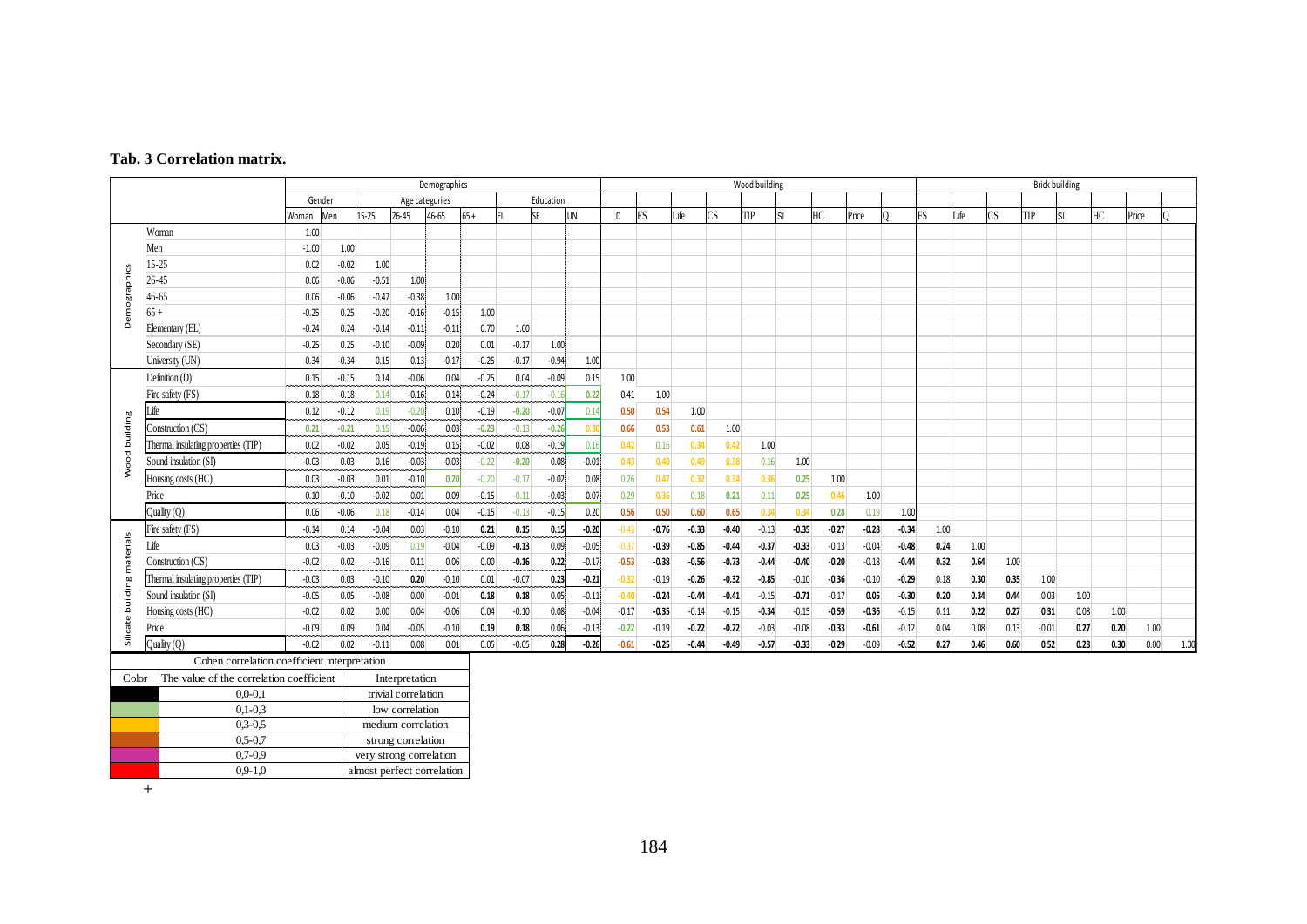From the Slovak customers´ point of view wood buildings are important (positive correlation to perception of wood buildings), but they still icreasingly prefer buildings made of silicate materials. As it is described by TOIVONEN (2011, 2012, 2013), consumers and companies more likely consider wood buildings to be environmentally friendly and important, they associate them with sustainability in building industry. Consumers like them, mainly their aesthetic qualities, but like TOIVONEN and HANSEN (2003) present, these are not the key attributes in decision making of consumer and companies.

Demand for wood framed houses, as our study points out, is influenced by decisions of university educated consumers and younger people. This finding is also confirmed by HOIBO *et al*. (2015), who found out that young people are the best target for increasing woodbased housing, as well as a study by ROOS *et al*. (2010), which states that engineers prefer wood buildings to buildings made of silicate materials because of their construction. As it is reported by TOIVONEN (2012) and HOIBO *et al*. (2015), the main target group of these constructions is created mainly by people with strong environmental values and with willingness to buy and even pay for products of higher environmental quality (HANSMANN *et al*. 2006, O'BRIEN and TEISL 2004). As it is reported by WANG *et al*. (2014) the ascending trend of wood building as an ecological invention of buildings, , is possible through hybrid structures. It means combinations of wood or wood composite materials with other materials.

# **CONCLUSION**

Innovation together with sustainable growth has a substantial place in mainstream market economy. Sustainable growth is a persistently developing and essential factor in a globalized world which is constructed on three pillars - economic, social and environmental.

In order to support sustainable growth a lot of improvements have become an essential part of the building industry where the consumers challenge the question which type of the building is more suitable for them – a wood building or abuilding made of silicate materials. This idea is also the part of many studies focusing on attitudes towards determined attributes of individual types of buildings.

Based on our findings, we can state that Slovak consumers are rather traditional what is reflected in their preferred type of building construction. Only university educated consumers and respondents from the lowest age category present higher interest in wood houses, that is connected with their properties such as type of construction, fire safety, housing costs, quality, thermal insulating properties and lifetime. These are the requirements that must be taken into account in marketing strategies focusing on wood buildings.

#### **REFERENCES**

AUTIO, M., HEISKANEN, E., HEINONEN, V. 2009. Narratives of "Green" consumers–the antihero, the environmental hero and the anarchist. In Journal of Consumer Behaviour, 2009. 8(1): 40–53. BAYNE, K., TAYLOR, S. 2006. Attitudes to the use of wood as a structural material in nonresidental building applications: opportunities for growth. Austrian Government: Forest and Wood Products Res. And Development Corporation.

B[OURDEAU](https://www.sciencedirect.com/science/article/pii/S1104689916300952#bbib0025), L. 1999. Sustainable development and the future of construction: a comparison of visions from various countries. In Building Research & Information, 1999.  $27(6)$ : 354–366.

BYSHEIM, K., A. Q. NYRUD. 2009. Using a predictive model to analyze architects' intentions of using wood in urban construction. In Forest Products Journal[online]. 2009, 59(7): 65–74. ISSN 00157473.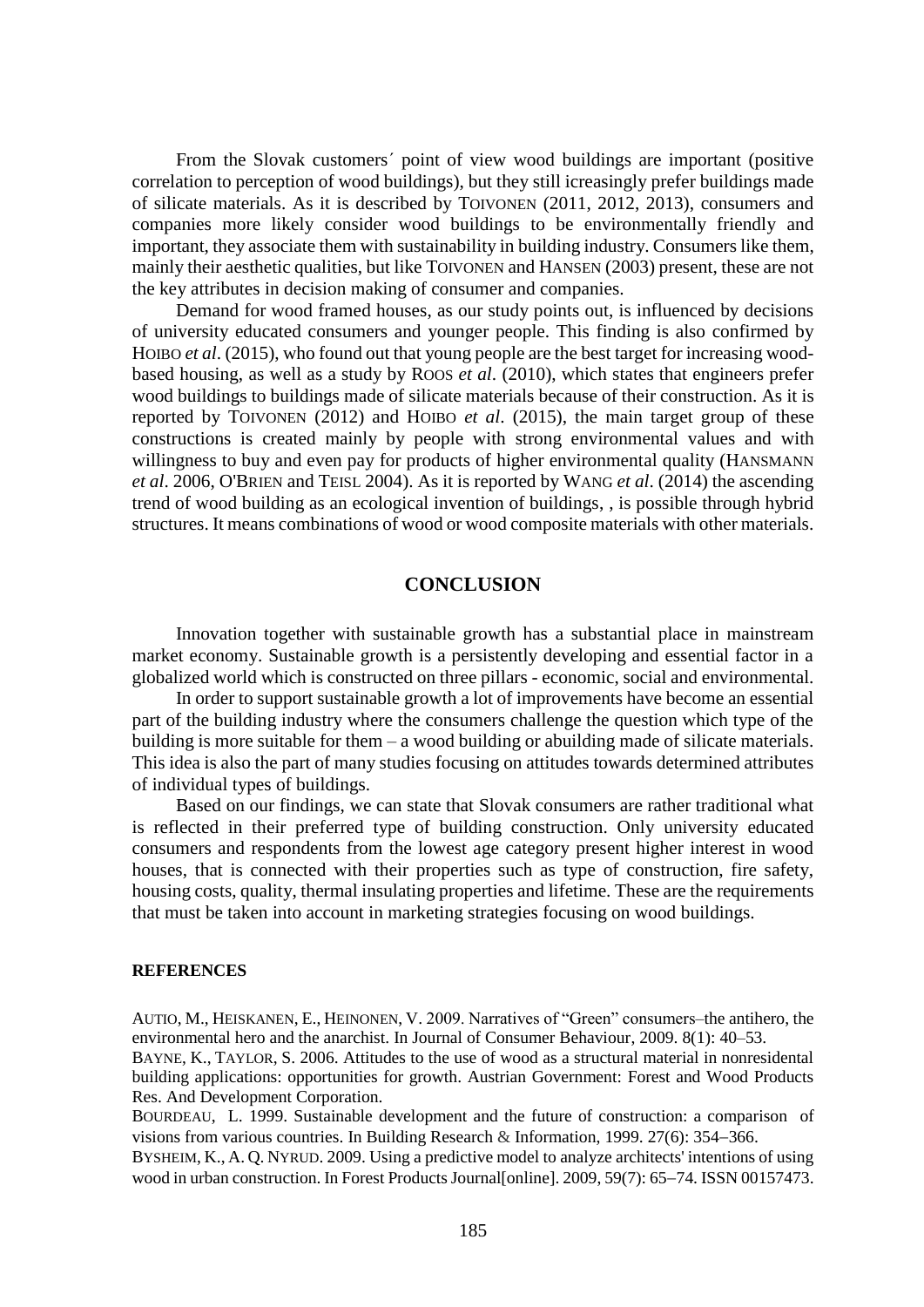COHEN, J. 1988. Statistical power analysis for the behavioral sciences (2nd ed), Hillsdale, NJ: Lawrence Erlbaum Associates, 1988. 400 p. ISBN: 0-8058-0283-5.

DUCÁR, S., NAŠČÁKOVÁ,J., MALÁK, M. 2006. Návrh systému merania spokojnosti zákazníkov Kano modelom. In Transfer inovácií, 2006. Vol. 9, p. 137–139.

GOODPASTURE, J. 2003. Quantitative Methods in Project management. USA: J. Ross Publishing. 288 p. ISBN 1-932159-15-0.

HÄKKINEN[, T. 2007.](https://www.sciencedirect.com/science/article/pii/S1104689916300952#bbib0055) Assessment of indicators for sustainable urban construction. In [Civil](https://cris.vtt.fi/en/publications/assessment-of-indicators-for-sustainable-urban-construction)  [Engineering and Environmental Systems,](https://cris.vtt.fi/en/publications/assessment-of-indicators-for-sustainable-urban-construction) 2007, Vol. 24, Issue 4, p. 247–259.

HANSMANN, R., KÖLLNER, T. R.W. 2006. ScholzInfluence of consumers' socio ecological and economic orientations on preferences for wood products with sustainability labels. In For. Policy Econ., 8, pp. 239–250.

HEMSTRӦM, K., MAHAPATRA, K., LEIF, G. 2011. Perceptions, attitudes and interest of Swedish architects towards the use of wood frames in multi-storey buildings. In Resources Conservation and Recycling, 2011. Vol. 55. p. 1013-1021.

HERCZEG, M., MCKINNON, D., MILIOS, L., BAKAS, I., KLAASSENS, E., SVATIKOVA, K., WIDERBERG, O. 2014. Resource efficiency in the building sector. Final report for DG Environment. ECORYS and Copenhagen Resource Institute, 2014, p. 128.

HURMEKOSKI, E., HETEMÄKI, L., LIDENN, M. 2015. Factors affecting sawnwood consumption in Europe. In Forest Policy and Economics, 2015. Vol. 50, Issue 1, p. 236–248.

CHEN, L.S., LIU, C.H., HUU, C.C., LIN, C.S. 2010. Kano Model : a Novel Approach for Discovering ttractive Quality Elements. In Total Quality Management, 2010. Vol. 21, Issue 11 p. 1189–1214.

CHRÁSKA, M. 2000. Základy výzkumu v pedagogice. Olomouc: VUP. 257 s. ISBN 80-7067-798-8. KALAMÁROVÁ, M., PAROBEK, J., LOUČANOVÁ, E., TREBUŇA, P. 2014. Competitiveness evaluation of the Slovak forest industry. In Position and role of the forest based sector in the green economy : proceedings of scientific papers. Zagreb: International Association for Economics and Management in Wood Processing and Furniture Manufacturing - WoodEMA, 2014, p. 58–62. ISBN 978-953-57822-1-6.

KAPUTA, V., PALUŠ, H. 2014. Architects and wood as a construction material: a case of Slovakia. Zagreb: WoodEMA i.a., ISBN: 978-953-57822-1-6.

KOLLÁR, V., BROKEŠ, P. 2005. Environmentálny manažment. Bratislava: SPRINT, 2005. 327 s. ISBN 80- 89085- 37- 7.

LOUČANOVÁ, E., KALAMÁROVÁ, M., OLŠIAKOVÁ, M. 2017. The importance of innovation in building materials in terms of sustainable growth. In Intercathedra, 2017. Vol. 33, Issue 1. P.  $7-11$ . ISSN 1640-3622.

LOUČANOVÁ, E., PAROBEK, J., KALAMÁROVÁ, M., PALUŠ, H., MAŤOVÁ, H., REPKOVÁ ŠTOFKOVÁ, K. 2015. Innovation activities in micro and small companies in Slovakia. In Globalization and its socio-economic consequences : 15th international scientific conference,  $2015$ , p.  $378-381$ .

LOUČANOVÁ, E., PALUŠ, H., DZIAN, M. 2016. A Course of Innovations in Wood Processing Industry within the Forestry-Wood Chain in Slovakia: A Q Methodology Study to Identify Future Orientation in the Sector. In Forests, 2016. Vol. 8, Issue 6, p. 0–13. ISSN: 1999-4907.

LOUČANOVÁ, E., PAROBEK, J., KALAMÁROVÁ, M., PALUŠ, H., LENOCH, J. 2015. Eco-innovation performance of Slovakia. In Procedia - economics and finance, 2015. Vol. 26, p. 920–924. ISSN 2212-5671.

MAŤOVÁ, H., KAPUTA, V. 2018. Attitudes of active and upcoming architects towards wood: the case study in Slovakia. In Acta Facultatis Xylologiae Zvolen. 2018. Vol. 60, Issue. 2, p. 199–209. ISSN 1336-3824

MITTERPACH, J., ŠTEFKO, J. 2016. An environmental impact of a wooden and brick house by the LCA Method. In Key Engineering Materials. Trans Tech Publications Ltd, 2016. p. 204–209.

O'BRIEN, K.A., Teisl M.F. 2004. Eco-information and its effect on consumer values for environmentally certified forest products. In J. For. Econ.,  $10$ , pp.  $75-76$ .

O'CONNOR, J., KOZAK, R., GASTON, C., FELL, D. 2004. Wood use in non residential buildings: opportunities and barriers. In Forest Products Journal, 54(3): 19–28.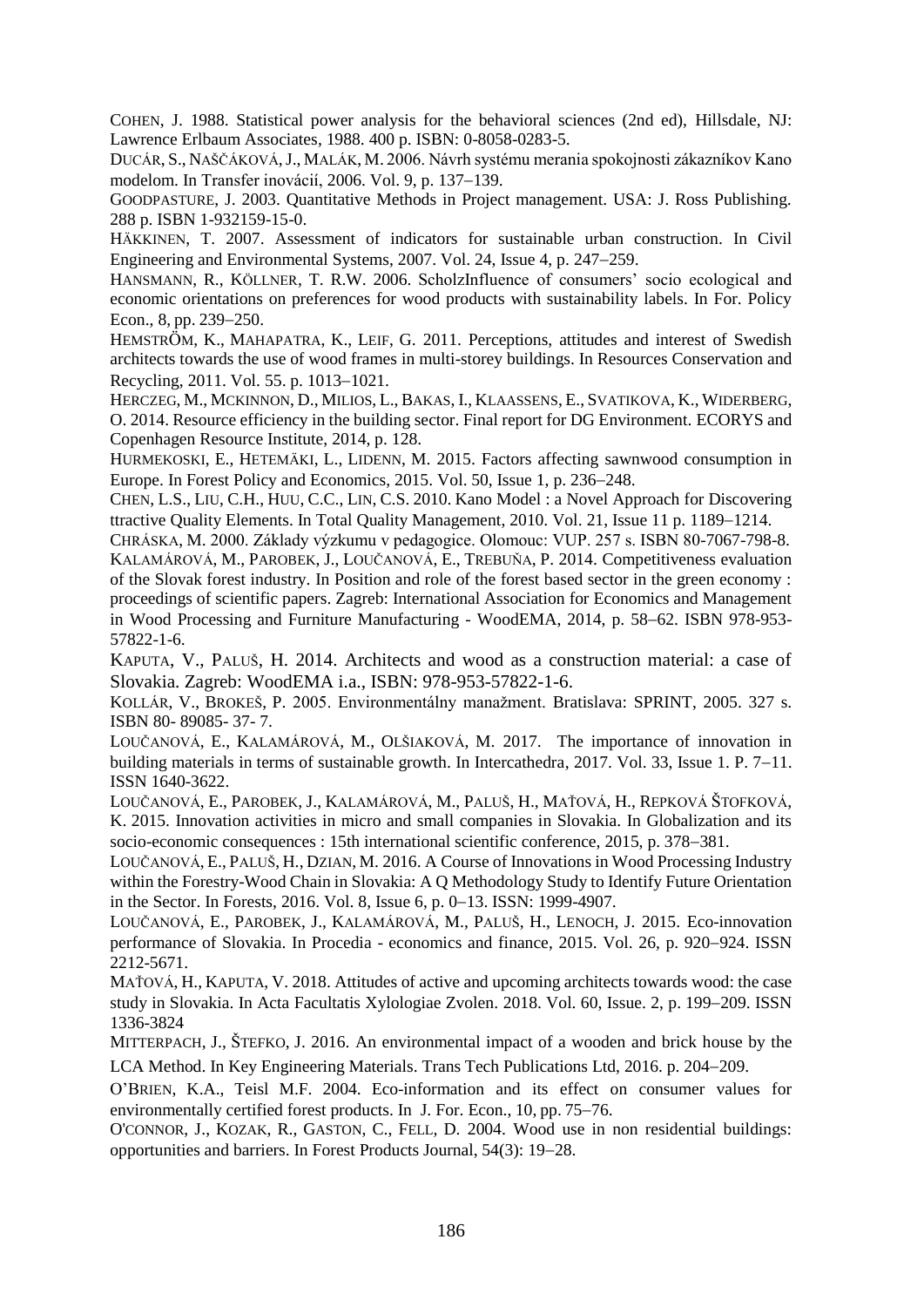OLŠIAKOVÁ, M., LOUČANOVÁ, E., KALAMÁROVÁ, M. 2017. Application of new trends of marketing communication as a competitiveness tool in furniture industry. In More wood, better management, increasing effectiveness: starting points and perspective: proceedings of scientific papers [elektronický zdroj]. Prague : Czech University of Life Sciences Prague ; Zagreb: WoodEMA, 2017. p. 5-10. ISBN 978-80-213-2761-0.

OLŠIAKOVÁ, M., LOUČANOVÁ, E., PALUŠ, H. 2016. Monitoring changes in consumer requirements for wood products in terms of consumer behavior. In Acta Facultatis Xylologiae Zvolen, 2016. Vol. 58, Issue 1, p. 137–147, ISSN: 1336-3824.

PALUŠ, H., PAROBEK, J., DZIAN, M., ŠUPÍN, M. 2018. Determinants of Sawnwood Consumption in Slovakia. In BioResources, 2018. Vol. 13, Issue 2, p. 3615–3626.

PAROBEK, J., LOUČANOVÁ, E., KALAMÁROVÁ, M., ŠUPÍN, M., REPKOVÁ ŠTOFKOVÁ, K. 2015. Customer window quadrant as a tool for tracking customer satisfaction on the furniture market. In Procedia - economics and finance, 2015. Vol. 34, p. 493–499.

PAROBEK, J., PALUŠ, H., KALAMÁROVÁ, M., LOUČANOVÁ, E., ŠUPÍN, M., KRIŽANOVÁ, A., PAROBEK, J., PALUŠ, H., LOUČANOVÁ, E., KALAMÁROVÁ, M., GLAVONIĆ, B. 2016. Competitiveness of central european countries in the EU forest products market with the emphasis on Slovakia. In Acta Facultatis Xylologiae Zvolen, 2016. Vol. 58, Issue 1, p. 125–136, ISSN: 1336-3824.

PÄTÄRI, S., TUPPURA, A., TOPPINEN, A., KORHONEN, J. 2016. Global sustainability megaforces in shaping the future of the European pulp and paper industry towards a bioeconomy. In Forest Policy and Econics, Elsevier,  $2016$ . Vol. 66, p. 38–46.

RAMETSTEINER, E. 1998. The Attitude of European Consumers Towards Forest and Forestry FAO, 1998. Available a[t http://www.fao.org/docrep/x0963e/x0963e0a.htm](http://www.fao.org/docrep/x0963e/x0963e0a.htm)

REPKOVÁ, K. 2016. Energy Utilization of Renewable Resources in the European Union ― Cluster Analysis Approach. In BioResources, 2016. Vol. 11, Issue 1, p. 984–995. ISSN: 1930-2126.

ROBICHAUD, F., KOZAK, R., RICHELIEU, A. 2009. Wood use in nonresidential construction: a case for communication with architects. In Forest Products Journal, 59(1/2): 57.

R[OOS](https://silvafennica.fi/article/126/author/412) A., W[OXBLOM](https://silvafennica.fi/article/126/author/413), L., MCC[LUSKEY](https://silvafennica.fi/article/126/author/414), D. 2010. The influence of architects and structural engineers on timber in construction – perceptions and roles. In Silva Fennica, 2010. Vol. 44, Issue 5.

ŠTEFKO, J., BEBEJ, D., BEDNÁR, J. 2013. Envelope Structures of Low Energy Wooden Houses Considering Indoor Climate. In Advanced Materials Research. Trans Tech Publications Ltd, 2013. p. 69–72.

ŠTĚRBOVÁ, M., LOUČANOVÁ, E., PALUŠ, H., IVAN, Ľ., ŠÁLKA, J. 2016. Innovation Strategy in Slovak Forest Contractor Firms—A SWOT Analysis. In Forests, 2016. Vol. 7, Issue 6. 12 p.

ŠVAJLENKA, J., KOZLOVSKÁ, M. 2018. Houses Based on Wood as an Ecological and Sustainable Housing Alternative—Case Study. In Sustainability, 2018. Vol. 10*,* Issue 5, 1502.

TOIVONEN, R. 2011. Dimensionality of quality from customer perspective in the wood industry. Dissertationes Forestales 114, 2011, 71 p.

TOIVONEN,R. 2012. Product quality and value from consumer perspective - an application to wooden products. In Journal of Forest Economics, 2012. Vol. 18, Issue 2, p. 157–173.

TOIVONEN, R., HANSEN, E. 2003. Quality dimensions of wood products – perceptions of German organizational customers. In Helles, F., Strange, N., Wichmann, L. Recent Accomplishments in Applied Forest Economics Research, 2003. Vol. 74, p. 2019–2226.

TOMEK, G., VÁVROVÁ, V. 2009. Jak zvýšit konkurenční schopnost firmy. Praha : C. H. Beck. 241 p. ISBN 9788074000980.

TOPPINEN, A., TOIVONEN, R., VALKEAPÄÄ, A., RÄMӦ, A. 2013. Consumer perceptions on environmental and social responsibility of wood products in the Finnish markets. In Scandivian Journal of Forest Research, 2013, Vol. 28, Issue 8), p. 775–783.

TROMMSDORF, V., STEINHOFF, F. 2009. Marketing inovací. Praha: C. H. Beck, Praha. 291 p. ISBN 9788074000928.

ULLAH, S., TAMAKI, J. 2011. Analysis of Kano-model-based customer needs for product development. In Systems Engineering, 2011, Vol. 14, Issue 2, p. 154–172.

WANG, L., TOPPINEN, A., JUSLIN, H. 2014. Use of wood in green building: a study of expert perspectives from the UK. In Journal of Cleaner Production, 2014. Vol. 65, p. 350–361.